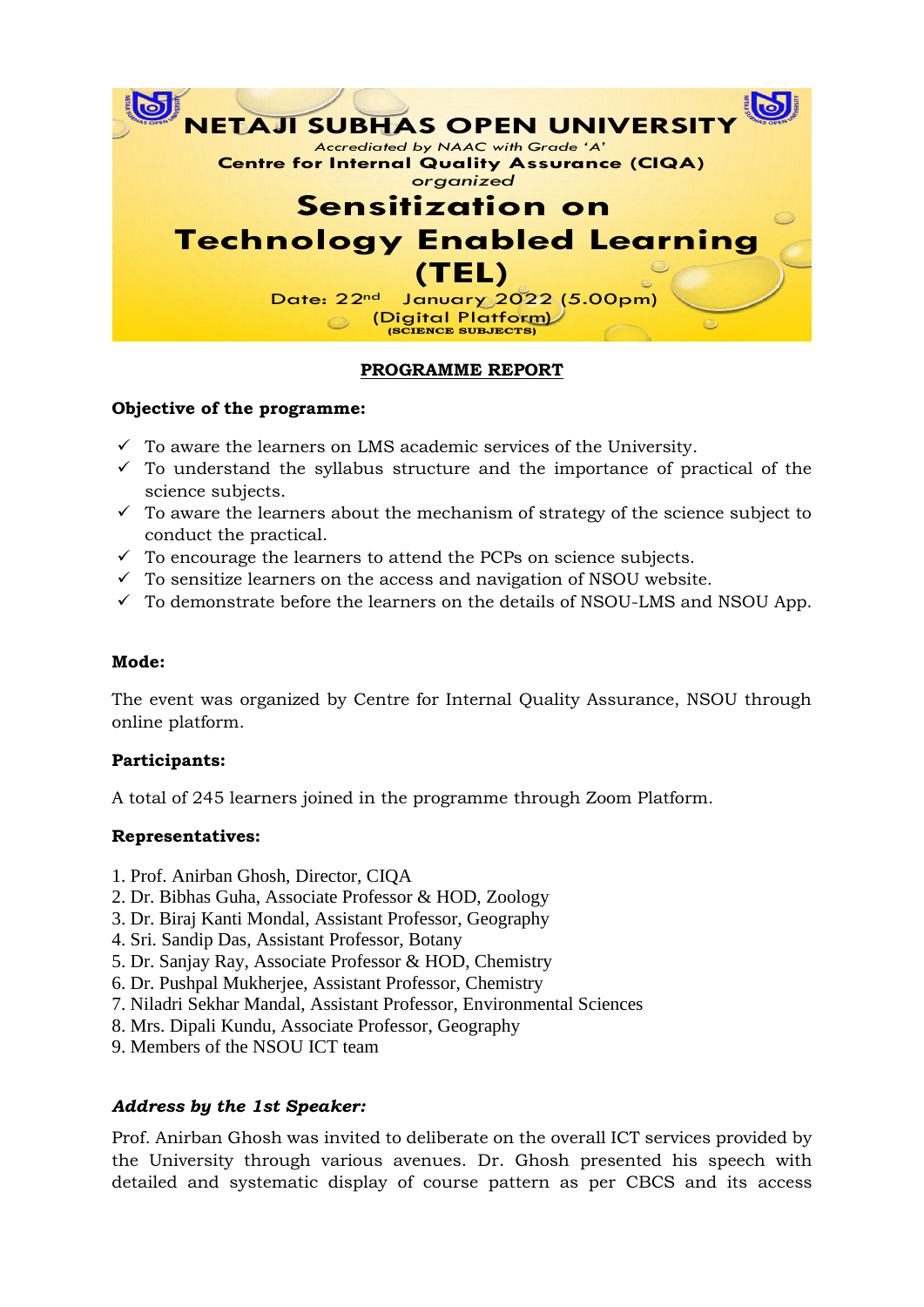procedures to the learners. He further added on the user friendly and all-inclusive features of the NSOU website which makes it strikingly beneficial for all its users.



## *Address by the 2nd Speaker:*

Sri A.Dey was called upon to elaborate on the LMS and NSOU APP. Sri. Dey lucidly presented with audio-visual-text effects for better understanding of the learners. Thereafter, Ms. Sanhita Pal from the ICT support team discussed on each and every aspect of downloading the APP and its clear navigation details. She also added the technicalities on the use and access options on getting and retrieving e-SLMs and other resources, like syllabus, concerned SLM, PCP live schedule. Her talk covered the significant areas of using LMS optimally and effectively. Both of them illustratively discuss the utility and facility of NSOU APP.



## *Address by the 3rd Speaker:*

Dr. Bibhas Guha, Associate Professor of Zoology addressed the learners as being the HOD and discussed the syllabus of Zoology. He also mentioned how the practical papers were included in the syllabi as per the new CBCS (HZO) and old syllabus (EZO) following the UGC guidelines. He also stated about the significance of some practical as per the HZO syllabus.

## *Address by the 4th Speaker:*

Dr. Biraj Kanti Mondal, Assistant Professor, Geography discussed the CBCS geography syllabus and the speciality of practical papers. He also illustrated about the LCES (Laboratory Counselling-Cum-Evaluation session) and current PCP pattern of the subject. He tried to encourage the learners by mentioning the success rate of Geography learners in UG, PG, competitive examinations and related jobs. He briefly discussed the Semester I & II syllabus of HGR and advised the students to read the reference books and practical related theory papers, attend all the PCPs.